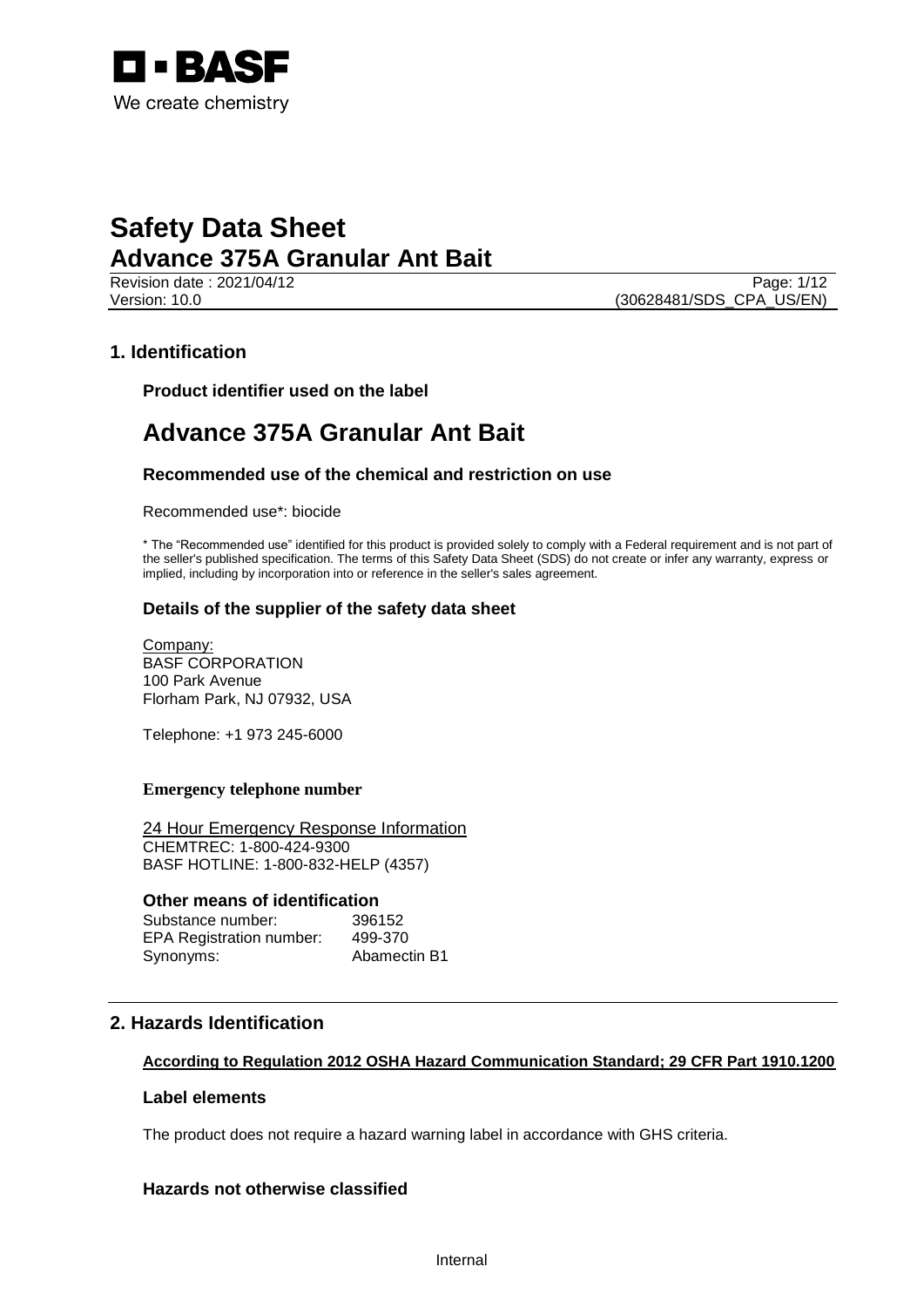Revision date : 2021/04/12 Page: 2/12<br>
Version: 10.0 (30628481/SDS CPA US/EN) (30628481/SDS\_CPA\_US/EN)

Labeling of special preparations (GHS):

This product is not combustible in the form in which it is shipped by the manufacturer, but may form a combustible dust through downstream activities (e.g. grinding, pulverizing) that reduce its particle size.

## **3. Composition / Information on Ingredients**

## **According to Regulation 2012 OSHA Hazard Communication Standard; 29 CFR Part 1910.1200**

#### Abamectin

CAS Number: 71751-41-2 Content (W/W): 0.011 % Synonym: Abamectin

#### Soybean oil

CAS Number: 8001-22-7 Content (W/W): < 15.0% Synonym: No data available.

#### Sucrose

CAS Number: 57-50-1 Content (W/W): < 10.0% Synonym: .alpha.-D-Glucopyranoside, .beta.-D-fructofuranosyl-

## **4. First-Aid Measures**

## **Description of first aid measures**

## **General advice:**

First aid providers should wear personal protective equipment to prevent exposure. Remove contaminated clothing. Move person to fresh air. If person is not breathing, call 911 or ambulance, then give artificial respiration, preferably mouth-to-mouth if possible. In case of intoxication, call a poison control center or physician for treatment advice, taking the packaging or the label of the product.

## **If inhaled:**

Remove the affected individual into fresh air and keep the person calm.

## **If on skin:**

Rinse skin immediately with plenty of water for 15 - 20 minutes.

#### **If in eyes:**

Hold eyes open and rinse slowly and gently with water for 15 to 20 minutes. Remove contact lenses, if present, after first 5 minutes, then continue rinsing.

## **If swallowed:**

Never induce vomiting or give anything by mouth if the victim is unconscious or having convulsions. Do not induce vomiting. Have person sip a glass of water if able to swallow.

## **Most important symptoms and effects, both acute and delayed**

Symptoms: (Further) symptoms and / or effects are not known so far

## **Indication of any immediate medical attention and special treatment needed**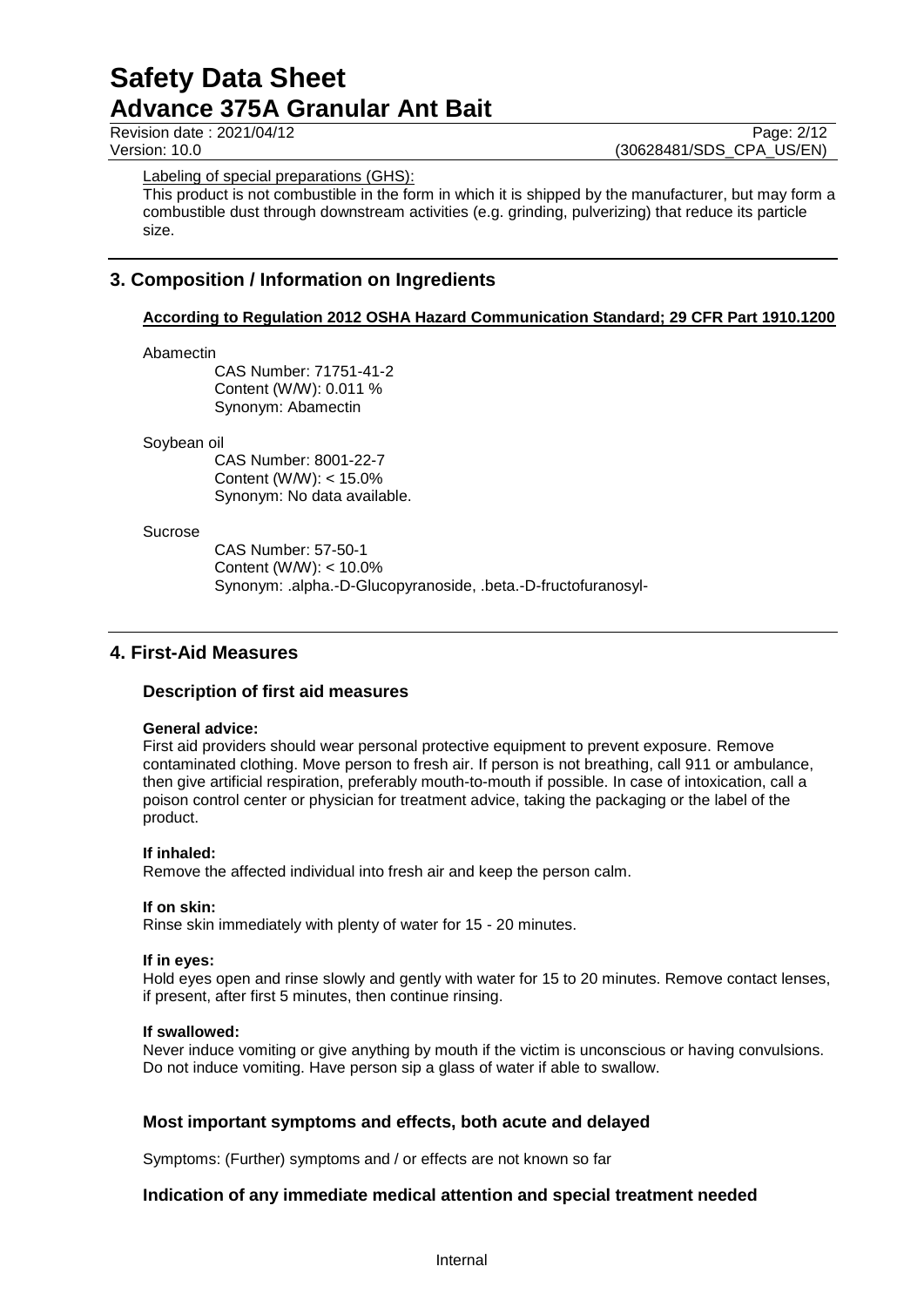Revision date : 2021/04/12 Page: 3/12<br>
Version: 10.0 (30628481/SDS CPA US/EN)

(30628481/SDS\_CPA\_US/EN)

Note to physician

Treatment: Symptomatic treatment (decontamination, vital functions).

## **5. Fire-Fighting Measures**

## **Extinguishing media**

Suitable extinguishing media: foam, dry powder, carbon dioxide, water spray

#### **Special hazards arising from the substance or mixture**

Hazards during fire-fighting: carbon monoxide, carbon dioxide, The substances/groups of substances mentioned can be released in case of fire.

## **Advice for fire-fighters**

Protective equipment for fire-fighting: Firefighters should be equipped with self-contained breathing apparatus and turn-out gear.

#### **Further information:**

Evacuate area of all unnecessary personnel. Contain contaminated water/firefighting water. Do not allow to enter drains or waterways. Dusty conditions may ignite explosively in the presence of an ignition source causing flash fire.

## **6. Accidental release measures**

#### Further accidental release measures:

Avoid dispersal of dust in the air (i.e., clearing dust surfaces with compressed air). Avoid the formation and build-up of dust - danger of dust explosion. Dust in sufficient concentration can result in an explosive mixture in air. Handle to minimize dusting and eliminate open flame and other sources of ignition.

#### **Personal precautions, protective equipment and emergency procedures**

Take appropriate protective measures. Clear area. Shut off source of leak only under safe conditions. Extinguish sources of ignition nearby and downwind. Ensure adequate ventilation. Wear suitable personal protective clothing and equipment.

#### **Environmental precautions**

Do not discharge into the subsoil/soil. Do not discharge into drains/surface waters/groundwater. Contain contaminated water/firefighting water. A spill of or in excess of the reportable quantity requires notification to state, local and national emergency authorities. This product is not regulated by CERCLA ('Superfund').

## **Methods and material for containment and cleaning up**

Dike spillage. Pick up with suitable absorbent material. Spilled substance/product should be recovered and applied according to label rates whenever possible. If application of spilled substance/product is not possible, then spills should be contained, solidified, and placed in suitable containers for disposal. After decontamination, spill area can be washed with water. Collect wash water for approved disposal.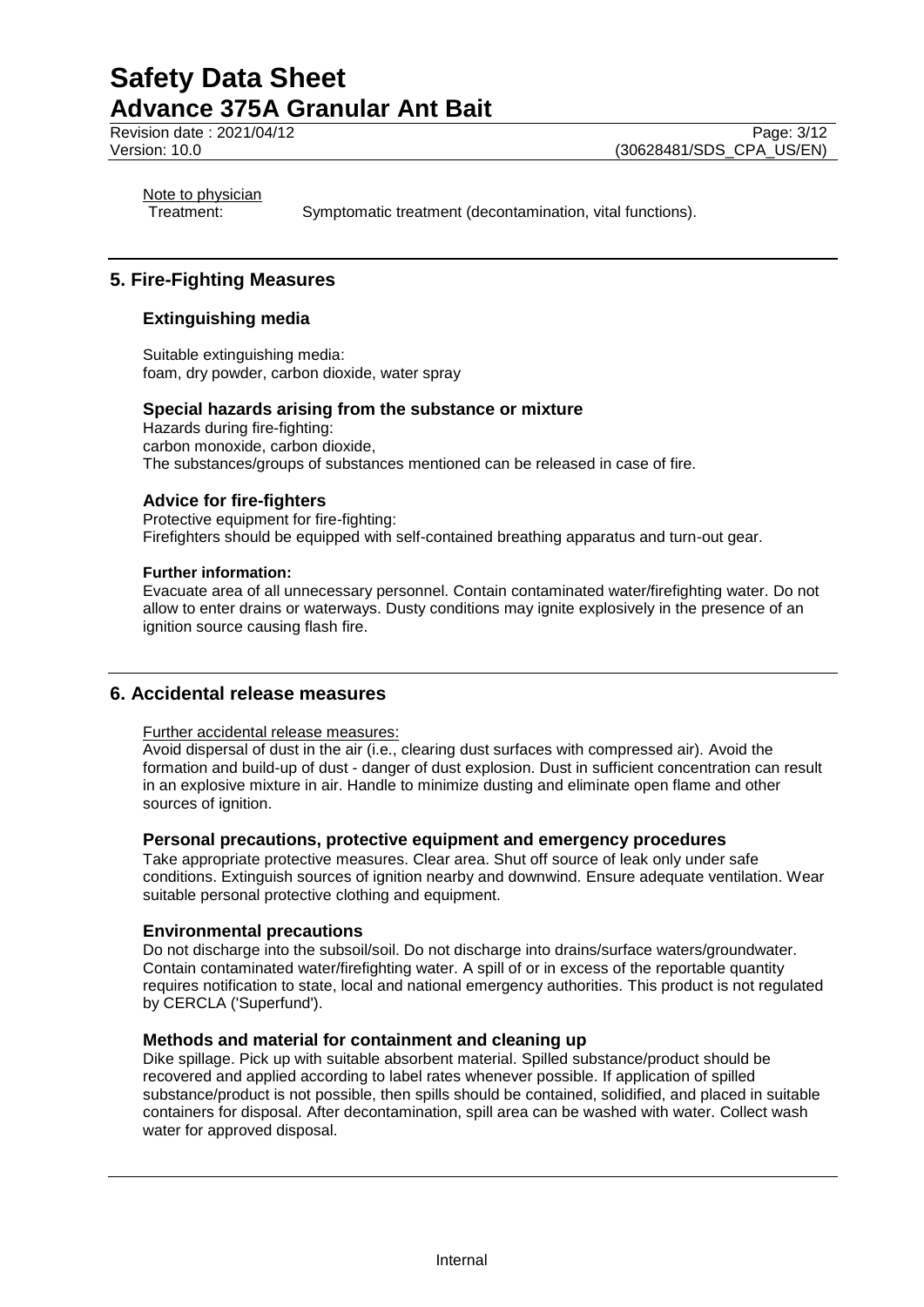## **7. Handling and Storage**

#### **Precautions for safe handling**

RECOMMENDATIONS ARE FOR MANUFACTURING, COMMERCIAL BLENDING, AND PACKAGING WORKERS. PESTICIDE APPLICATORS & WORKERS must refer to the Product Label and Directions for Use attached to the product. Provide good ventilation of working area (local exhaust ventilation if necessary). Keep away from sources of ignition - No smoking. Keep container tightly sealed. Protect against heat. Handle and open container with care. Do not open until ready to use. Once container is opened, content should be used as soon as possible. Provide means for controlling leaks and spills. Follow label warnings even after container is emptied. The substance/ product may be handled only by appropriately trained personnel. Avoid all direct contact with the substance/product. Avoid contact with the skin, eyes and clothing. Avoid inhalation of dusts/mists/vapours. Wear suitable personal protective clothing and equipment.

#### Protection against fire and explosion:

The relevant fire protection measures should be noted. Fire extinguishers should be kept handy. Avoid all sources of ignition: heat, sparks, open flame. Avoid extreme heat. Ground all transfer equipment properly to prevent electrostatic discharge. Electrostatic discharge may cause ignition. Avoid dust formation. Dust in sufficient concentration can result in an explosive mixture in air. Handle to minimize dusting and eliminate open flame and other sources of ignition. Routine housekeeping should be instituted to ensure that dusts do not accumulate on surfaces. Dry powders can build static electricity charges when subjected to the friction of transfer and mixing operations. Provide adequate precautions, such as electrical grounding and bonding, or inert atmospheres. Refer to NFPA 654, Standard for the Prevention of Fire and Dust Explosions from the Manufacturing, Processing, and Handling of Combustible Particulate Solids (2013 Edition) for safe handling.

#### **Conditions for safe storage, including any incompatibilities**

Segregate from incompatible substances. Segregate from foods and animal feeds. Segregate from textiles and similar materials.

Further information on storage conditions: Keep only in the original container in a cool, dry, wellventilated place away from ignition sources, heat or flame. Protect containers from physical damage. Protect against contamination. The authority permits and storage regulations must be observed.

Storage stability:

May be kept indefinitely if stored properly. If an expiry date is mentioned on the packaging/label this takes priority over the statements on storage duration in this safety data sheet.

## **8. Exposure Controls/Personal Protection**

**Users of a pesticidal product should refer to the product label for personal protective equipment requirements.**

#### **Components with occupational exposure limits**

| Sucrose     | ACGIH, US:<br>OSHA Z1:<br>OSHA Z1:<br>OSHA Z1A:<br>OSHA Z1A: | TWA value 10 mg/m3;<br>PEL 15 mg/m3 Total dust ;<br>PEL 5 mg/m3 Respirable fraction;<br>TWA value 15 mg/m3 Total dust;<br>TWA value 5 mg/m3 Respirable fraction; |
|-------------|--------------------------------------------------------------|------------------------------------------------------------------------------------------------------------------------------------------------------------------|
| Soybean oil | OSHA Z1:<br>OSHA Z1:<br>OSHA Z1A:<br>OSHA Z1A:               | PEL 5 mg/m3 Respirable fraction;<br>PEL 15 mg/m3 Total dust;<br>TWA value 15 mg/m3 Total dust;<br>TWA value 5 mg/m3 Respirable fraction;                         |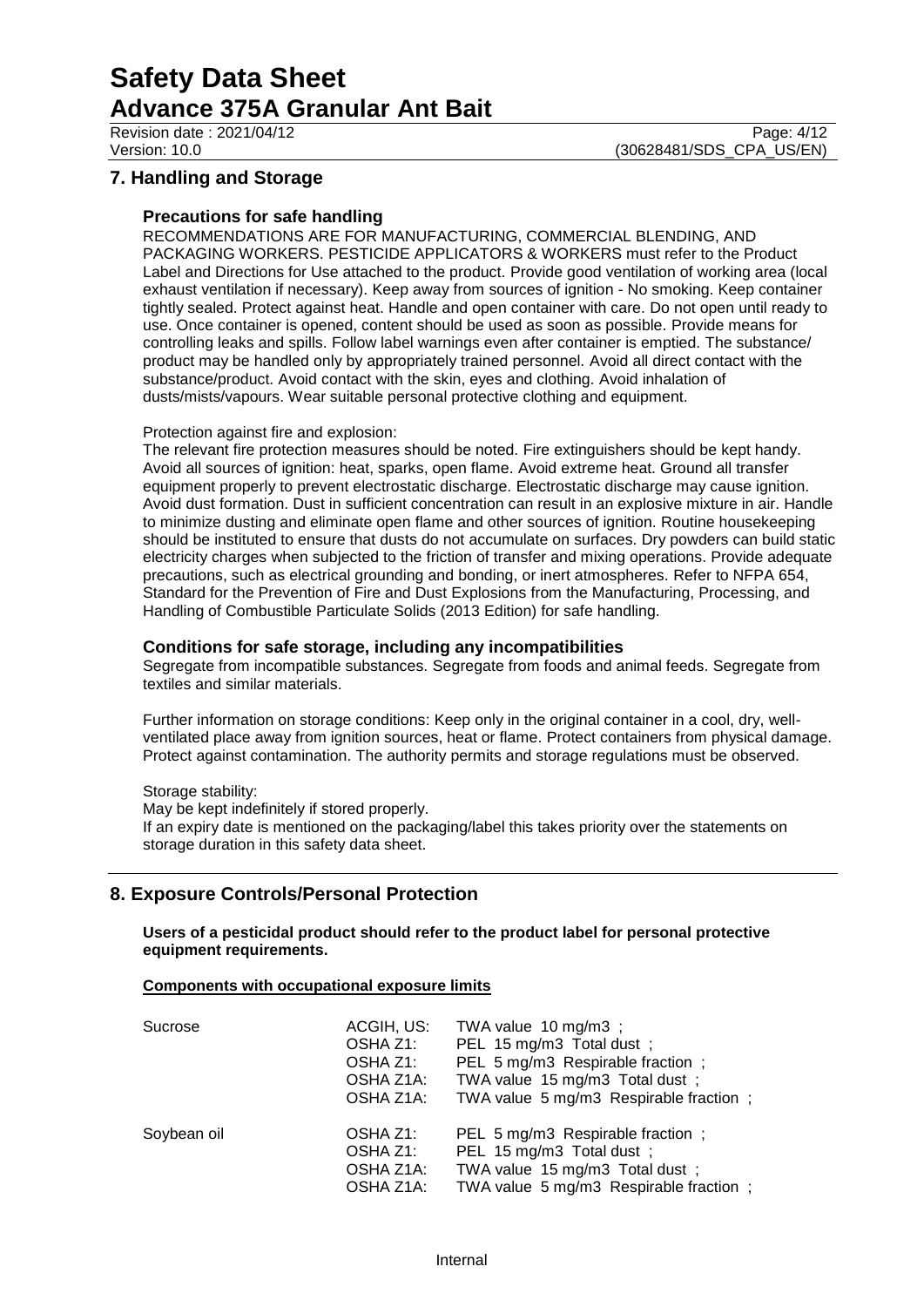#### **Advice on system design:**

Whenever possible, engineering controls should be used to minimize the need for personal protective equipment. It is recommended that all dust control equipment such as local exhaust ventilation and material transport systems involved in handling of this product contain explosion relief vents or an explosion suppression system or an oxygen deficient environment. Ensure that dusthandling systems (such as exhaust ducts, dust collectors, vessels, and processing equipment) are designed in a manner to prevent the escape of dust into the work area (i.e., there is no leakage from the equipment). Use only appropriately classified electrical equipment and powered industrial trucks.

#### **Personal protective equipment**

#### **RECOMMENDATIONS FOR MANUFACTURING, COMMERCIAL BLENDING, AND PACKAGING WORKERS:**

#### **Respiratory protection:**

Wear respiratory protection if ventilation is inadequate. Wear a NIOSH-certified (or equivalent) organic vapour/particulate respirator. For situations where the airborne concentrations may exceed the level for which an air purifying respirator is effective, or where the levels are unknown or Immediately Dangerous to Life or Health (IDLH), use NIOSH-certified full facepiece pressure demand self-contained breathing apparatus (SCBA) or a full facepiece pressure demand supplied-air respirator (SAR) with escape provisions.

#### **Hand protection:**

Chemical resistant protective gloves, Protective glove selection must be based on the user's assessment of the workplace hazards.

#### **Eye protection:**

Safety glasses with side-shields. Tightly fitting safety goggles (chemical goggles). Wear face shield if splashing hazard exists.

#### **Body protection:**

Body protection must be chosen depending on activity and possible exposure, e.g. head protection, apron, protective boots, chemical-protection suit.

#### **General safety and hygiene measures:**

RECOMMENDATIONS FOR MANUFACTURING, COMMERCIAL BLENDING, AND PACKAGING WORKERS Wear long sleeved work shirt and long work pants in addition to other stated personal protective equipment. Work place should be equipped with a shower and an eye wash. Handle in accordance with good industrial hygiene and safety practice. Store work clothing separately. Keep away from food, drink and animal feeding stuffs.

## **9. Physical and Chemical Properties**

| Form:            | granules                                                     |
|------------------|--------------------------------------------------------------|
| Odour:           | product specific                                             |
| Odour threshold: | Not determined due to potential health hazard by inhalation. |
| Colour:          | yellowish                                                    |
| pH value:        | not soluble, The statements are                              |
|                  | based on the properties of the                               |
|                  | individual components.                                       |
| Melting point:   | not applicable                                               |
| Flash point:     | not applicable                                               |
| Flammability:    | Product is combustible.                                      |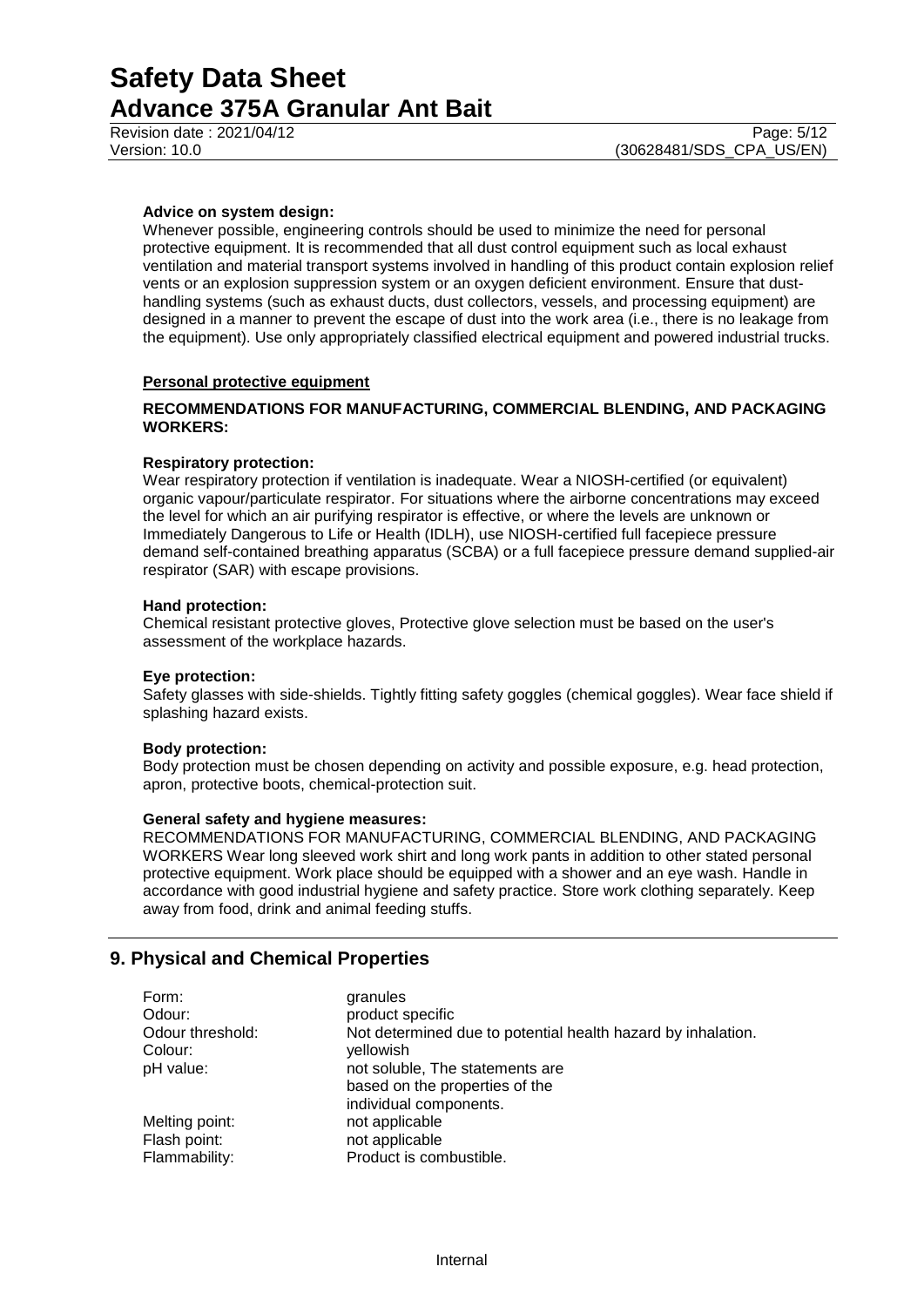# **Safety Data Sheet Advance 375A Granular Ant Bait**<br>Revision date : 2021/04/12

| Revision date: 2021/04/12                                                              |                                                                                                                                                                                                                       |                          | Page: 6/12 |
|----------------------------------------------------------------------------------------|-----------------------------------------------------------------------------------------------------------------------------------------------------------------------------------------------------------------------|--------------------------|------------|
| Version: 10.0                                                                          |                                                                                                                                                                                                                       | (30628481/SDS_CPA_US/EN) |            |
| Lower explosion limit:                                                                 | As a result of our experience with this<br>product and our knowledge of its<br>composition we do not expect any<br>hazard as long as the product is used<br>appropriately and in accordance with<br>the intended use. |                          |            |
| Upper explosion limit:                                                                 | As a result of our experience with this<br>product and our knowledge of its<br>composition we do not expect any<br>hazard as long as the product is used<br>appropriately and in accordance with<br>the intended use. |                          |            |
| Vapour pressure:                                                                       | negligible                                                                                                                                                                                                            |                          |            |
| Bulk density:                                                                          | approx. 288 - 352 kg/m3                                                                                                                                                                                               |                          |            |
| Vapour density:                                                                        | not applicable                                                                                                                                                                                                        |                          |            |
| Partitioning coefficient n-<br>octanol/water (log Pow):                                | not applicable                                                                                                                                                                                                        |                          |            |
| Self-ignition                                                                          | Based on its structural properties the                                                                                                                                                                                |                          |            |
| temperature:                                                                           | product is not classified as self-<br>igniting.                                                                                                                                                                       |                          |            |
| Thermal decomposition:                                                                 | carbon monoxide, carbon dioxide<br>Stable at ambient temperature. If product is heated above<br>decomposition temperature toxic vapours may be released. To<br>avoid thermal decomposition, do not overheat.          |                          |            |
| Viscosity, dynamic:<br>Solubility in water:<br>Evaporation rate:<br>Other Information: | not applicable, the product is a solid<br>insoluble<br>not applicable<br>If necessary, information on other physical and chemical<br>parameters is indicated in this section.                                         |                          |            |

## **10. Stability and Reactivity**

#### **Reactivity**

No hazardous reactions if stored and handled as prescribed/indicated.

#### Corrosion to metals:

Corrosive effects to metal are not anticipated.

## Oxidizing properties:

Based on its structural properties the product is not classified as oxidizing.

#### **Chemical stability**

The product is stable if stored and handled as prescribed/indicated.

### **Possibility of hazardous reactions**

The product is chemically stable.

#### **Conditions to avoid**

Avoid all sources of ignition: heat, sparks, open flame. Avoid prolonged storage. Avoid electro-static discharge. Avoid contamination. Avoid prolonged exposure to extreme heat. Avoid extreme temperatures. This product may form an explosive mixture if: 1. the dust is suspended in the atmosphere as a dust cloud AND 2. the concentration of the dust is above the lower explosion limit (LEL) AND 3. the limiting oxygen concentration (LOC) is exceeded.

#### **Incompatible materials**

caustics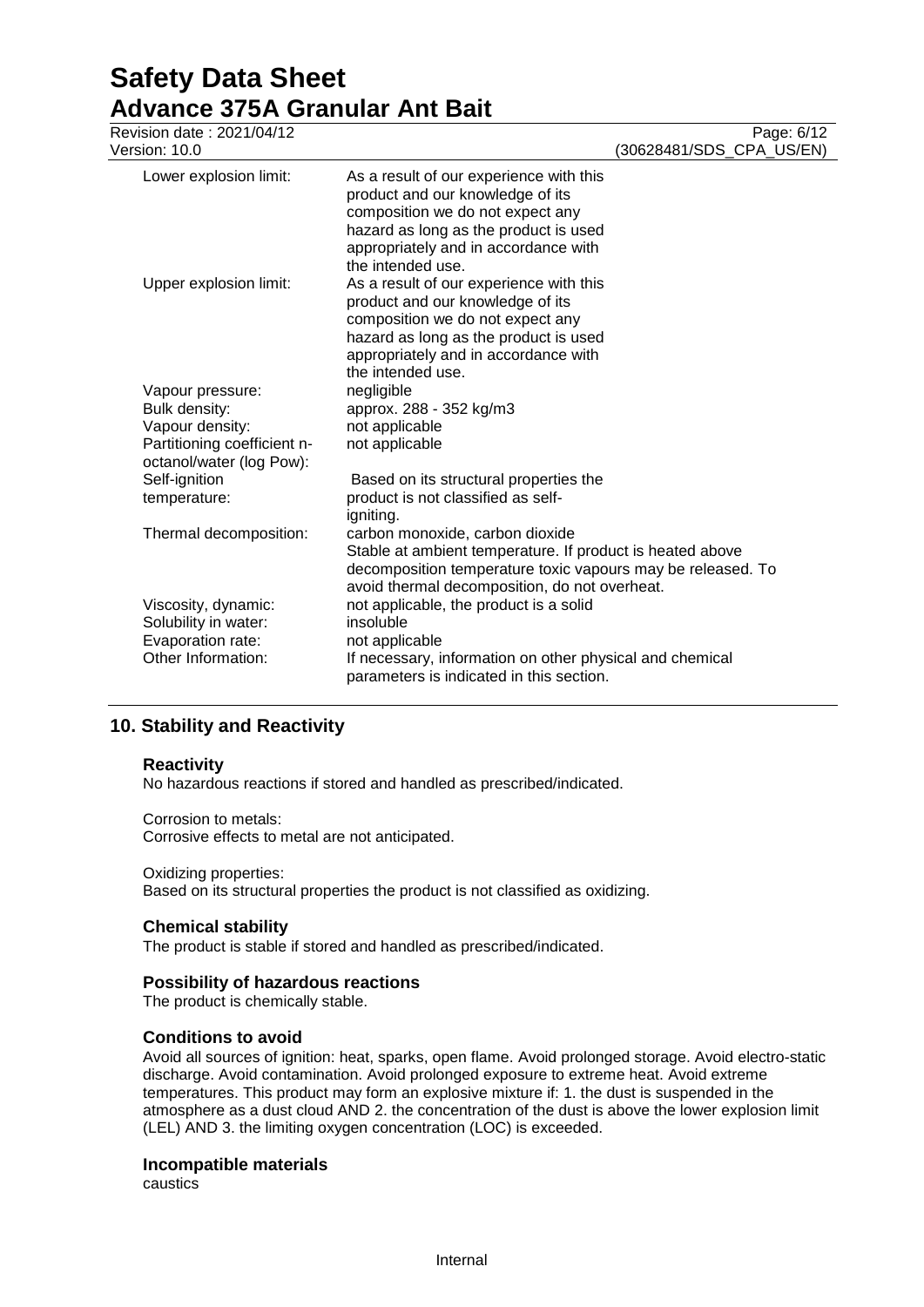Revision date : 2021/04/12 Page: 7/12<br>Version: 10.0 (30628481/SDS CPA US/EN) (30628481/SDS CPA US/EN)

#### **Hazardous decomposition products**

Decomposition products:

No hazardous decomposition products if stored and handled as prescribed/indicated., Prolonged thermal loading can result in products of degradation being given off.

Thermal decomposition:

Possible thermal decomposition products:

carbon monoxide, carbon dioxide

Stable at ambient temperature. If product is heated above decomposition temperature toxic vapours may be released. To avoid thermal decomposition, do not overheat.

## **11. Toxicological information**

#### **Primary routes of exposure**

Routes of entry for solids and liquids are ingestion and inhalation, but may include eye or skin contact. Routes of entry for gases include inhalation and eye contact. Skin contact may be a route of entry for liquefied gases.

#### **Acute Toxicity/Effects**

#### Acute toxicity

Assessment of acute toxicity: Relatively nontoxic after short-term skin contact. Relatively nontoxic after single ingestion.

**Oral** Type of value: LD50 Species: rat Value: > 5,000 mg/kg

#### Inhalation

*Information on: Abamectin Type of value: LC50 Species: rat Value: > 0.034 - < 0.051 mg/l (OECD Guideline 403) Exposure time: 4 h* ----------------------------------

#### Dermal

Type of value: LD50 Species: rabbit Value: 2,000 mg/kg No mortality was observed.

Assessment other acute effects

Assessment of STOT single:

The available information is not sufficient for the evaluation of specific target organ toxicity.

#### Irritation / corrosion

Assessment of irritating effects: May cause moderate but temporary irritation to the eyes. May cause slight irritation to the skin.

Skin Species: rabbit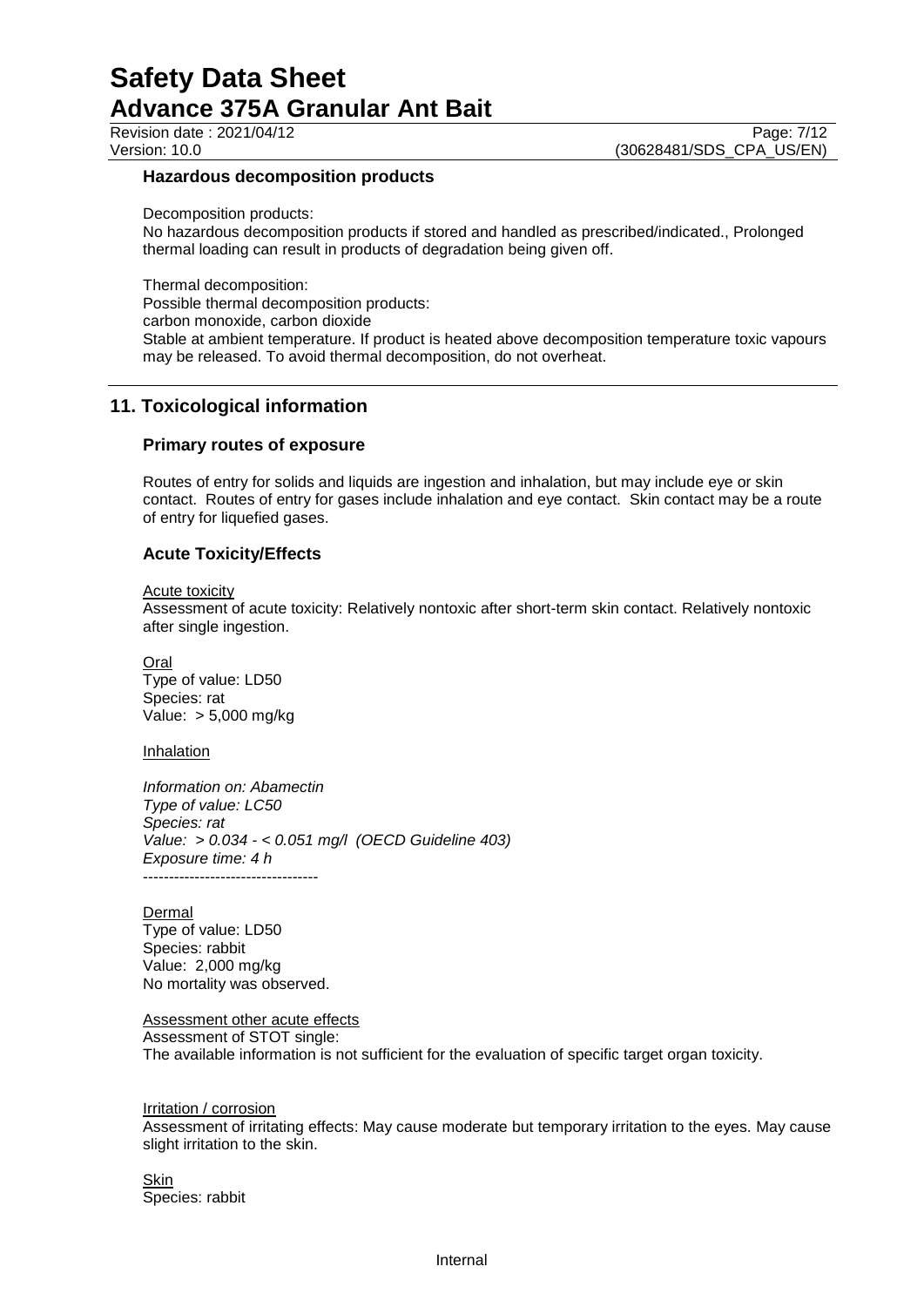Result: non-irritant

Revision date : 2021/04/12 Page: 8/12<br>
Version: 10.0 (30628481/SDS CPA US/EN) (30628481/SDS\_CPA\_US/EN)

Eye Species: rabbit Result: non-irritant

**Sensitization** 

Assessment of sensitization: Skin sensitizing effects were not observed in animal studies.

*Information on: Abamectin Guinea pig maximization test Species: guinea pig Result: Non-sensitizing. Method: OECD Guideline 406* ----------------------------------

**Chronic Toxicity/Effects**

#### Repeated dose toxicity

Assessment of repeated dose toxicity: The product has not been tested. The statement has been derived from the properties of the individual components.

#### *Information on: Abamectin*

*Assessment of repeated dose toxicity:* Repeated inhalation exposure to small quantities may affect certain organs.

*Repeated oral exposure to small quantities may affect certain organs.*

----------------------------------

#### Genetic toxicity

Assessment of mutagenicity: The product has not been tested. The statement has been derived from the properties of the individual components. Mutagenicity tests revealed no genotoxic potential.

#### **Carcinogenicity**

Assessment of carcinogenicity: The product has not been tested. The statement has been derived from the properties of the individual components. The results of various animal studies gave no indication of a carcinogenic effect.

#### Reproductive toxicity

Assessment of reproduction toxicity: The product has not been tested. The statement has been derived from the properties of the individual components. The results of animal studies gave no indication of a fertility impairing effect.

----------------------------------

#### **Teratogenicity**

Assessment of teratogenicity: The product has not been tested. The statement has been derived from the properties of the individual components.

#### *Information on: Abamectin*

*Assessment of teratogenicity: Indications of possible developmental toxicity/teratogenicity were seen in animal studies.*

*Causes developmental effects in animals at high, maternally toxic doses.* ----------------------------------

Other Information Misuse can be harmful to health.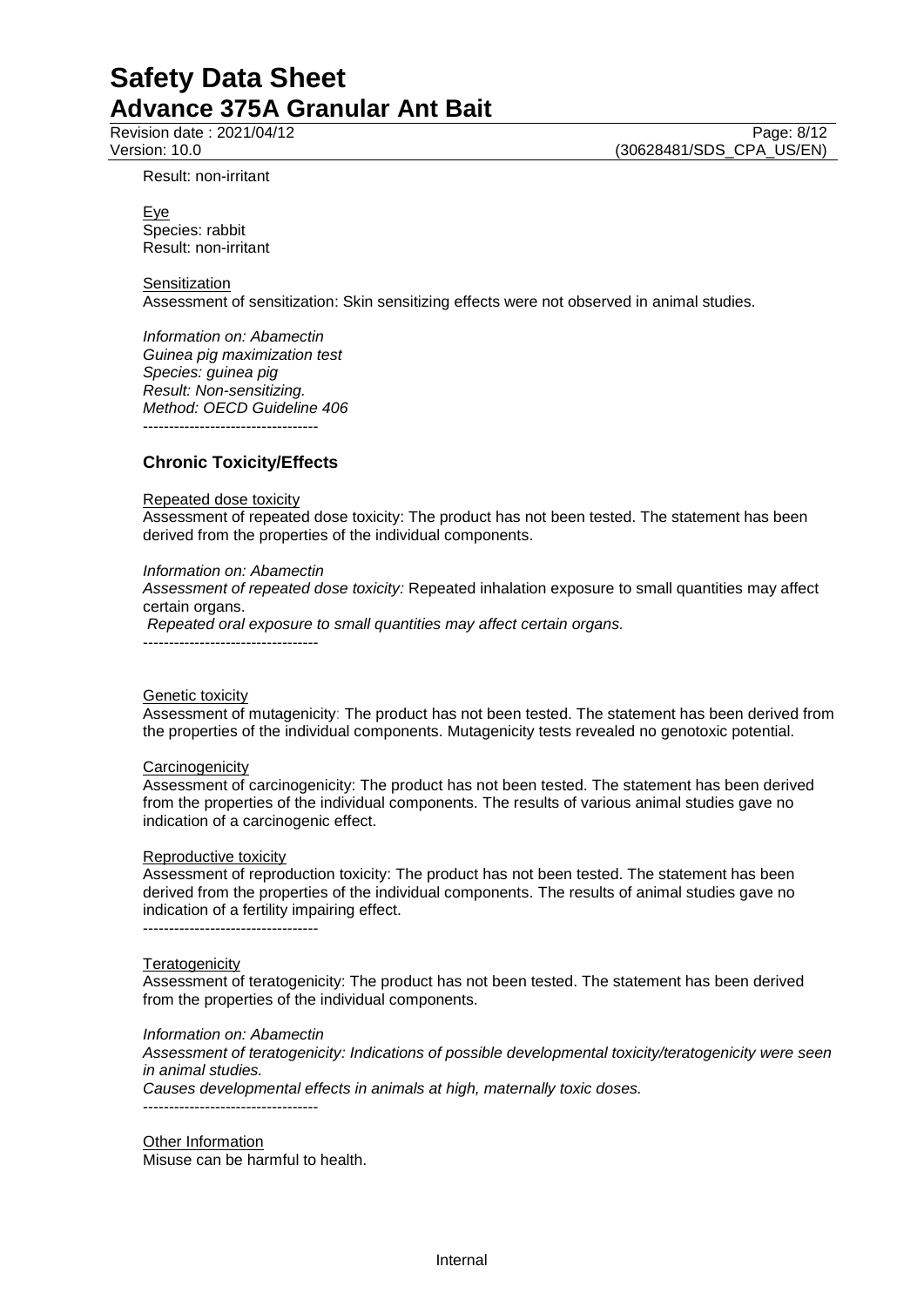Revision date : 2021/04/12 Page: 9/12<br>
Version: 10.0 (30628481/SDS CPA US/EN)

(30628481/SDS\_CPA\_US/EN)

## **12. Ecological Information**

#### **Toxicity**

Aquatic toxicity Assessment of aquatic toxicity: Very toxic (acute effect) to fish. Very toxic (acute effect) to aquatic invertebrates. Acutely toxic for aquatic plants.

#### Toxicity to fish

*Information on: Abamectin LC50 (96 h) 3,6 ppb, Oncorhynchus mykiss LC50 (96 h) 0.0036 mg/l, Oncorhynchus mykiss* ----------------------------------

#### Aquatic invertebrates

*Information on: Abamectin EC50 (48 h) 0.00034 mg/l, Daphnia magna EC50 (96 h) 0.000022 mg/l, Americamysis bahia* ----------------------------------

#### Aquatic plants

*Information on: Abamectin EC50 (72 h) > 0.00159 mg/l, Pseudokirchneriella subcapitata* ----------------------------------

#### Chronic toxicity to fish

*Information on: Abamectin No observed effect concentration (28 d) 0.00052 mg/l, Oncorhynchus mykiss* ----------------------------------

#### Chronic toxicity to aquatic invertebrates

*Information on: Abamectin No observed effect concentration (28 d) 0,0000035 mg/l, Mysidopsis bahia* ----------------------------------

#### **Mobility in soil**

Assessment transport between environmental compartments The product has not been tested. The statement has been derived from the properties of the individual components.

*Information on: Abamectin*

*Following exposure to soil, adsorption to solid soil particles is probable, therefore contamination of groundwater is not expected.* ----------------------------------

#### **Additional information**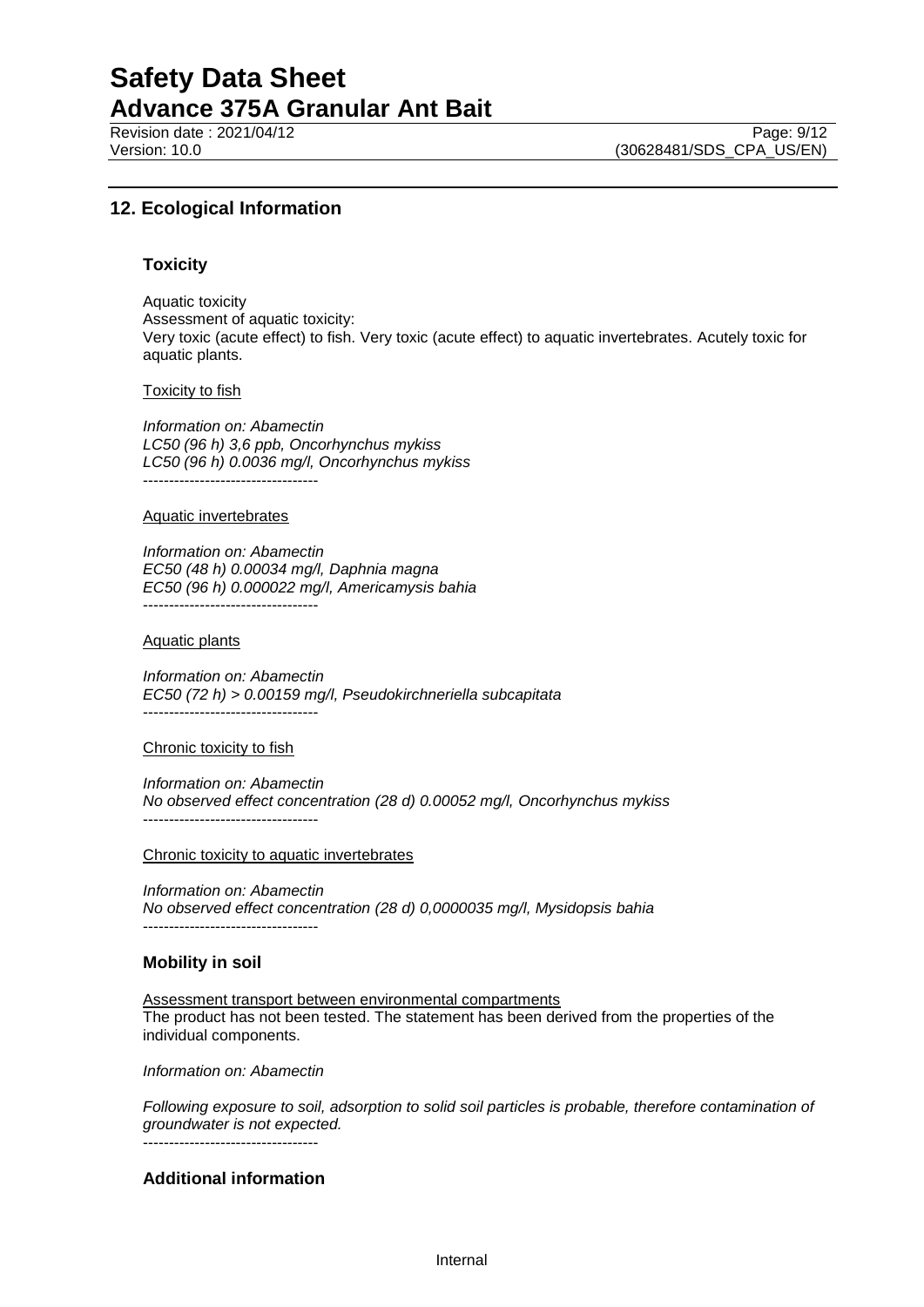Revision date : 2021/04/12 Page: 10/12<br>Version: 10.0 (30628481/SDS CPA US/EN) (30628481/SDS\_CPA\_US/EN)

Other ecotoxicological advice:

Do not discharge product into the environment without control.

## **13. Disposal considerations**

### **Waste disposal of substance:**

Pesticide wastes are regulated. If pesticide wastes cannot be disposed of according to label instructions, contact the State Pesticide or Environmental Control Agency or the Hazardous Waste representative at the nearest EPA Regional Office for guidance.

#### **Container disposal:**

Rinse thoroughly at least three times (triple rinse) in accordance with EPA recommendations. Consult state or local disposal authorities for approved alternative procedures such as container recycling. Recommend crushing, puncturing or other means to prevent unauthorized use of used containers.

## **14. Transport Information**

**Land transport** USDOT

Not classified as a dangerous good under transport regulations

| Sea transport<br><b>IMDG</b>                                                                                 |                                                                                                                           |
|--------------------------------------------------------------------------------------------------------------|---------------------------------------------------------------------------------------------------------------------------|
| Hazard class:<br>Packing group:<br>ID number:<br>Hazard label:<br>Marine pollutant:<br>Proper shipping name: | 9<br>Ш<br><b>UN 3077</b><br>9, EHSM<br>YES.<br>ENVIRONMENTALLY HAZARDOUS SUBSTANCE, SOLID, N.O.S.<br>(contains ABAMECTIN) |
| Air transport<br><b>IATA/ICAO</b>                                                                            |                                                                                                                           |
| Hazard class:<br>Packing group:<br>ID number:<br>Hazard label:<br>Proper shipping name:                      | 9<br>Ш<br><b>UN 3077</b><br>9, EHSM<br>ENVIRONMENTALLY HAZARDOUS SUBSTANCE, SOLID, N.O.S.<br>(contains ABAMECTIN)         |

## **Further information**

Product may be shipped as non-hazardous in suitable packages containing a net quantity of 5 kg or less under the provisions of various regulatory agencies: ADR, RID, ADN: Special Provision 375; IMDG: 2.10.2.7; IATA: A197; TDG: Special Provision 99(2); 49CFR: §171.4 (c) (2).

## **15. Regulatory Information**

## **Federal Regulations**

**Registration status:**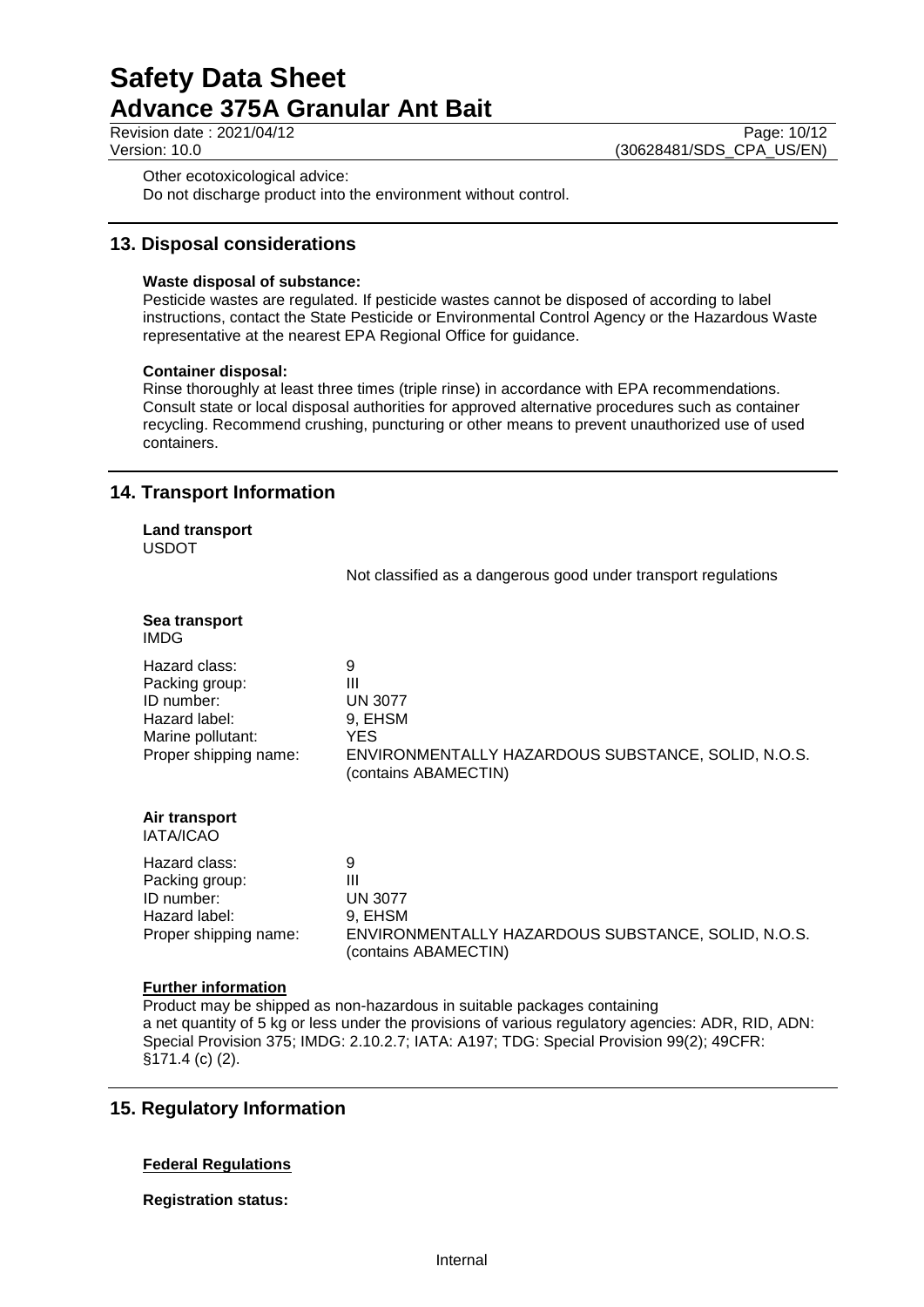Revision date : 2021/04/12 Page: 11/12<br>Version: 10.0 (30628481/SDS CPA US/EN)

(30628481/SDS\_CPA\_US/EN)

Crop Protection TSCA, US released / exempt Chemical TSCA, US blocked / not listed

**EPCRA 311/312 (Hazard categories):** Refer to SDS section 2 for GHS hazard classes applicable for this product.

| <b>State regulations</b> |                   |                      |
|--------------------------|-------------------|----------------------|
| <b>State RTK</b>         | <b>CAS Number</b> | <b>Chemical name</b> |
| <b>PA</b>                | $57 - 50 - 1$     | Sucrose              |
|                          | 8001-22-7         | Soybean oil          |
| МA                       | $57 - 50 - 1$     | Sucrose              |
|                          | 8001-22-7         | Soybean oil          |

**Safe Drinking Water & Toxic Enforcement Act, CA Prop. 65:**

## **BASF Risk Assessment, CA Prop. 65:**

Based on an evaluation of the product's composition and the use(s), this product does not require a California Proposition 65 Warning.

#### **Labeling requirements under FIFRA**

This chemical is a pesticide product registered by the Environmental Protection Agency and is subject to certain labeling requirements under federal pesticide law. These requirements differ from the classification criteria and hazard information required for safety data sheets, and workplace labels of non-pesticide chemicals. Following is the hazard information as required on the pesticide label.

CAUTION: KEEP OUT OF REACH OF CHILDREN. KEEP OUT OF REACH OF DOMESTIC ANIMALS. HARMFUL IF SWALLOWED. HARMFUL IF ABSORBED THROUGH SKIN. Avoid inhalation of dusts. Avoid contact with the skin, eyes and clothing. Wash thoroughly after handling.

**16. Other Information**

#### **SDS Prepared by:**

BASF NA Product Regulations SDS Prepared on: 2021/04/12

We support worldwide Responsible Care® initiatives. We value the health and safety of our employees, customers, suppliers and neighbors, and the protection of the environment. Our commitment to Responsible Care is integral to conducting our business and operating our facilities in a safe and environmentally responsible fashion, supporting our customers and suppliers in ensuring the safe and environmentally sound handling of our products, and minimizing the impact of our operations on society and the environment during production, storage, transport, use and disposal of our products.